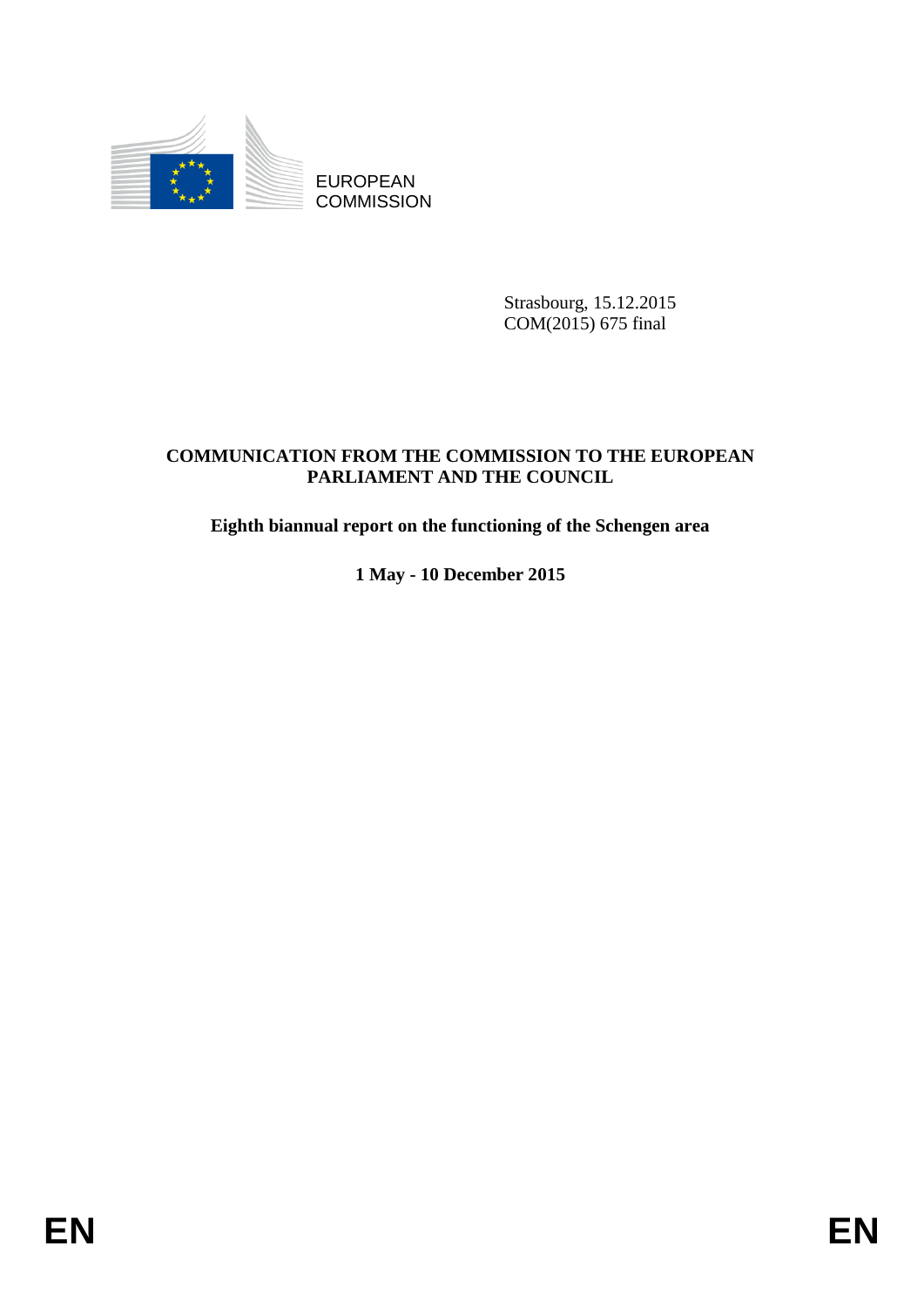### **1. INTRODUCTION**

The Commission has been preparing biannual reports to the European Parliament and to the Council on the functioning of the Schengen area since 2011. This system of reporting was introduced to help strengthen cooperation in the Schengen area and give a basis for debate and decision-making, as explained in the Commission's September 2011 Communication on Schengen governance<sup>1</sup> in which it was proposed and supported by the Council on 8 March 2012. In order to take into account the tragic events in Paris on 13 November and other important developments, the reporting period of this eighth report has been extended until 10 of December 2015.

The biannual reports published to date have given the broadest possible overview of developments in the Schengen area, covering all aspects of its functioning. However, in the context of the current migration crisis, the Commission would like to focus on the developments that have had the most significant effect on the functioning of the Schengen area. As indicated in the Council conclusions of 9 November 2015, the report should serve as a basis for a thorough debate on this subject and on the lessons learned from temporary reintroductions of controls at internal borders. It should also look into the way in which the facts being reported are affecting the Schengen area and its functioning, and, where relevant, how the resulting situation could be addressed.

The major issues to be discussed from this reporting period are: the measures taken by the Member States at their internal and external borders in the light of: 1) the unprecedented number of migrants arriving in the Schengen area and their subsequent secondary movements; and 2) the multiple terrorist attacks in Paris on 13 November 2015 and an attempted terrorist attack on the Thalys train travelling from Amsterdam to Paris on 21 August 2015. The sections below provide a detailed analysis of each. In addition, the report also reflects the experiences with the new Schengen evaluation mechanism.

### **2. UNPRECEDENTED MIGRATORY PRESSURE**

### *2.1. Migration flows at the external borders*

The numbers of irregular migrants and applicants for international protection arriving in the EU have increased dramatically. The number of irregular border crossings detected so far in 2015 (1 553 614)<sup>2</sup> considerably exceeds the total number of irregular border crossings during the 2009-2014 period (813 044). Migrants have been entering via the three main routes where an absolute majority of all irregular EU border crossings were detected in January-November 2015: the eastern Mediterranean (716 202 detections), the Western Balkans (667 147) and the central Mediterranean (144 300)*.* It should be noted however that part of the irregular

 $\mathbf{1}$  $\frac{1}{2}$  COM(2011) 561 final.

<sup>2</sup> The data for January-October 2015 (1 284 549) is available from Frontex Risk Analysis Network (FRAN) and covers the Schengen area and Schengen candidate countries. It includes only the third country nationals detected at external borders (except temporary external borders) when entering or attempting to enter illegally between the border crossing points (BCPs). For November, the data originates from Joint Operations Reporting Application (JORA) and from the Croatian Ministry of Interior (http://www.mup.hr/219696.aspx); estimates have been used for routes where no data was yet available.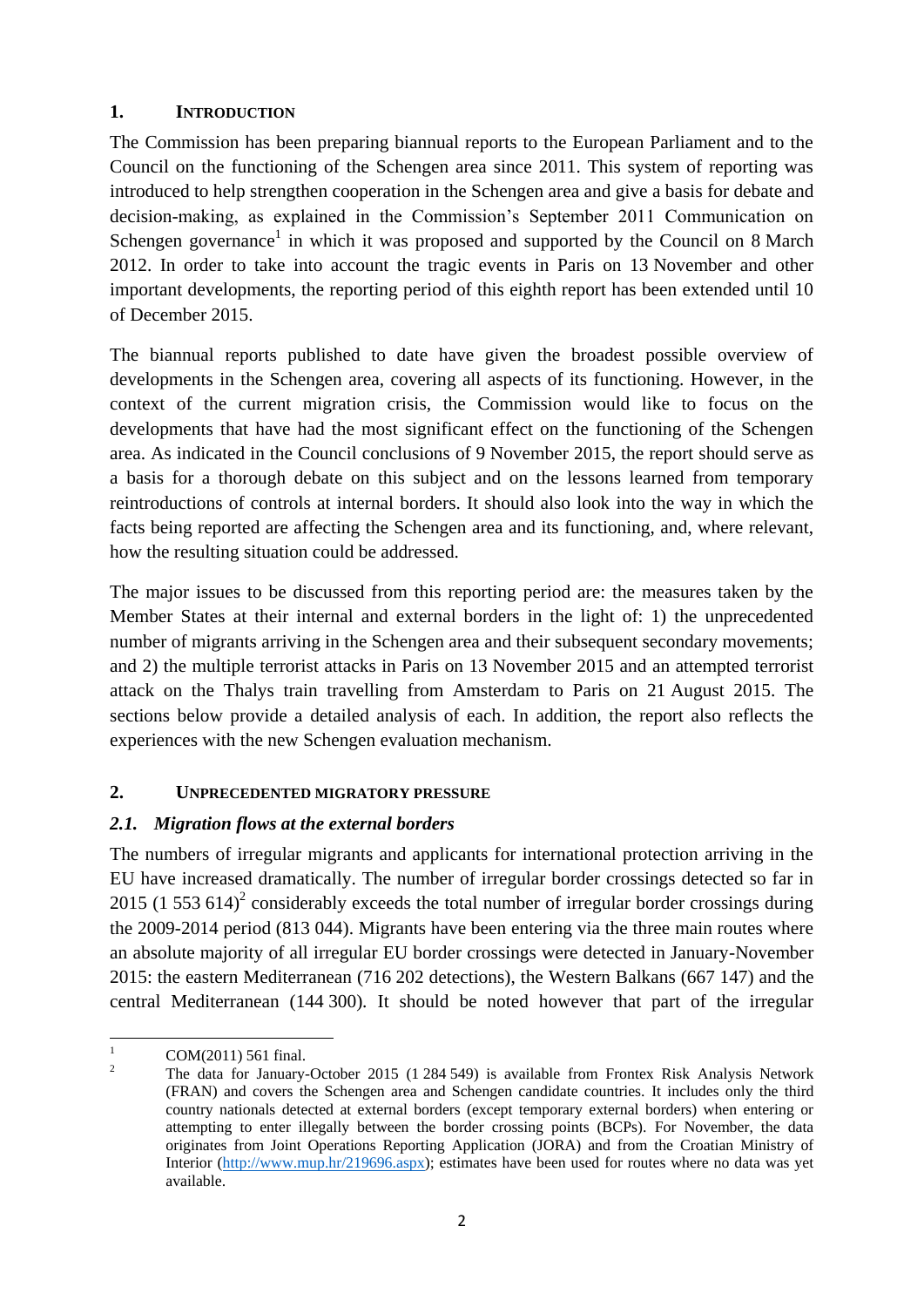migrants that are detected on the Western Balkans route have already been counted once in the figures for the eastern Mediterranean route through Greece.

Many of those arriving in the EU are fleeing conflicts in their region and therefore request international protection. Although the asylum legislation is not part of the Schengen acquis, it is obvious that the refugee crisis has significant consequences for the situation at the EU's external borders and within the Schengen area.

The dramatically increased number of arrivals has put the border control and asylum systems of the countries concerned under extreme pressure. In response to this situation, the Commission introduced the **'hotspot' approach**, which provides a platform to allow the EU agencies to assist the frontline Member States in registering, screening and debriefing incoming migrants quickly, to help with the asylum procedures and to coordinate the return operations. Italy and Greece are the first two Member States where this approach is being implemented<sup>3</sup>. The Commission has also sent its own personnel to both Member States to provide practical coordination and support. The Migration Management Support Teams active at the 'hotspots' rely on the Member States' contributions via Frontex' and EASO's calls for experts and equipment in an appropriate manner.

Following the proposals of the Commission the Council in September has agreed on **relocation** of 160 000 applicants in clear need of international protection from Italy, Greece and possibly other Member States directly affected by the refugee crisis.<sup>4</sup> Full implementation of the relocation mechanism, alongside the roll-out of 'hotspots', should alleviate the pressure on these countries.

In addition to the ongoing Frontex **joint operations** — Triton (hosted by Italy) and Poseidon Sea (hosted by Greece), to which the financial allocation has been trippled to enable reinforcing their surveillance and rescue capacity — the EU launched a Common Security and Defence Policy operation in the southern central Mediterranean on 22 June. This operation aims specifically at disrupting the business model of human smuggling and trafficking networks.

Furthermore, Member States faced with a situation of urgent and exceptional pressure may request the assistance of the Rapid Border Intervention Teams (**RABITs**) provided in the Frontex Regulation. On 3 December, Greece submitted such a formal request to Frontex for the deployment of a Rapid Border Intervention Team operation to provide immediate border guard support at its external border in the Aegean islands. On 10 December Frontex took the necessary decisions to launch this operation and to immediately agree on the operational plan with the Greek Authorities within the same operational area as Poseidon Sea.

Hungary has constructed a fence along its external border with Serbia. The **installation of fences** for the purposes of border control is not as such contrary to EU law. However, the applied measures must be proportionate and must comply with the respect of fundamental

 $\frac{1}{3}$ See the progress reports on the implementation of the hotspots in Greece (COM(2015) 678 final) and in Italy (COM(2015) 679 final).

<sup>&</sup>lt;sup>4</sup> Council decisions (EU) 2015/1523 (OJ L 239, 15.9.2015, p. 146) and (EU) 2015/1601 (OJ L 248, 24.9.2015, p. 80).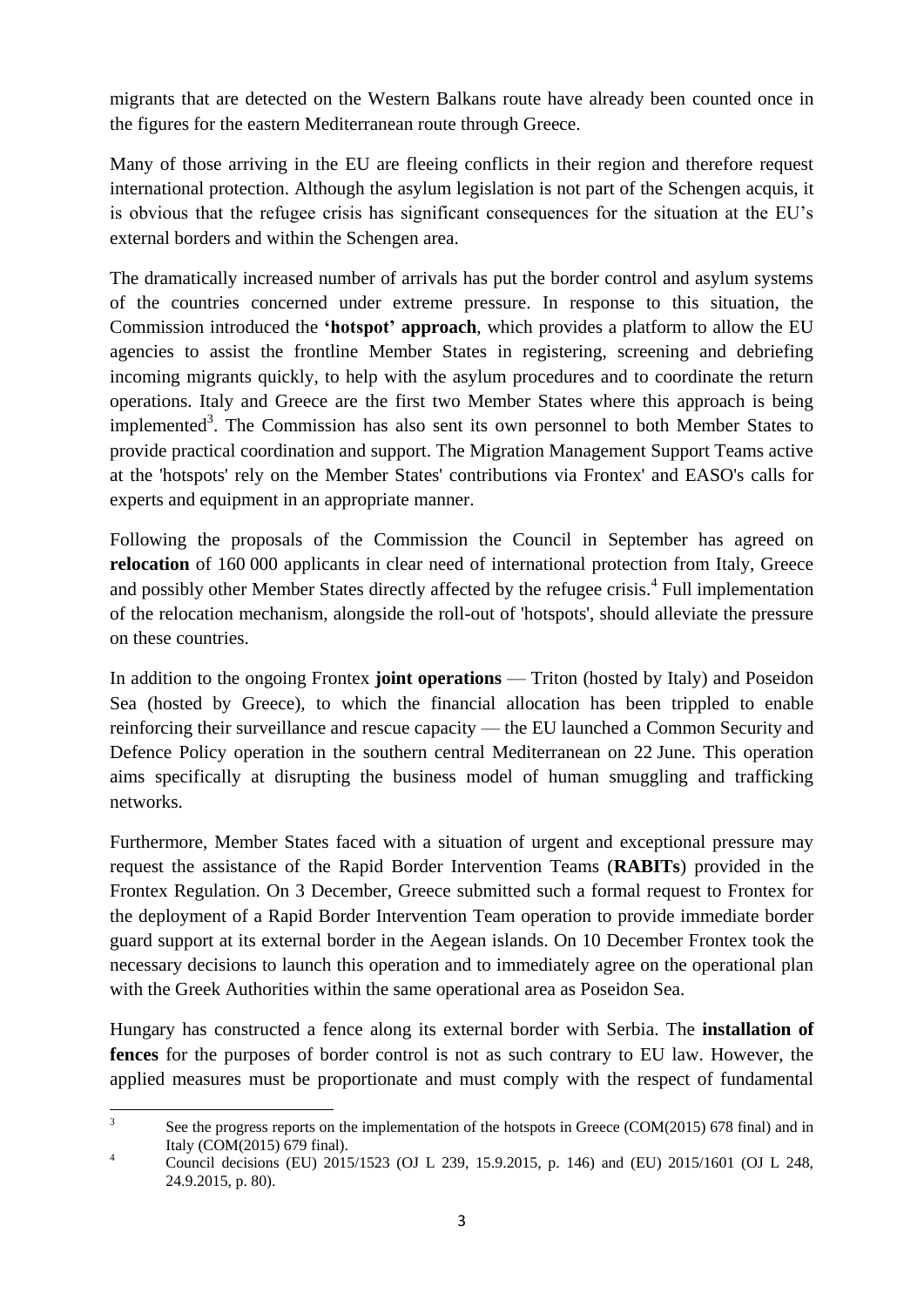rights and the rights resulting from the EU asylum acquis, in particular the *non-refoulement* principle. The Commission continues to monitor that the installation of the fence does not impede on these rights, in particular on the right to have effective access to the asylum procedure at the border crossing points.

Hungary has also erected a fence at its border with another EU Member State which is due to join the Schengen area, namely Croatia. A comparable installation is constructed at certain sections of Slovenian-Croatian border. While it not explicitly prohibited by the EU law to build a fence at what in the meantime is still an external Schengen border, the Commission notes however that such construction is inconsistent with the objective of future accession of Croatia to the Schengen area. The Commission also maintains its full support to the accession of Bulgaria and Romania as explained in the  $7<sup>th</sup>$  biannual report<sup>5</sup>.

It is of utmost importance that everyone crossing external borders is checked in accordance with the existing legislation. Those who cross the border illegally should be **properly registered** and channelled into asylum or return procedure as appropriate. Currently, the fingerprinting obligation imposed by the Eurodac Regulation<sup>6</sup> is not always complied with. The ratio between cases where fingerprints have been taken in case of irregular border crossing (in accordance with Article 14 of the Eurodac Regulation) and the number of such crossings is estimated at around  $23\%$ <sup>7</sup>, varying widely between Member States. The Commission is taking action to ensure full compliance with EU law in this area $8$ . This, as well as the screening procedures embedded in the 'hotspots' and relocation scheme, is essential to limit the security risks related to the fact that high numbers of persons cross the EU's external border in an irregular manner.

Those who do not qualify for international protection status should be **swiftly returned**  instead of being allowed to travel further. In 2014, less than 40% of the irregular migrants ordered to leave the EU actually did so. While voluntary return is the preferred option wherever possible, its success depends on the credibility of the prospect of forced return. In September 2015, the Commission tabled an EU action plan on return<sup>9</sup> and presented the Return Handbook<sup>10</sup>, setting out measures that could be introduced to improve the effectiveness of the EU return system. In addition, the Commission has sent letters requesting

 $\overline{5}$  $5 \text{COM}(2015)$  236 final.

<sup>&</sup>lt;sup>6</sup><br>Regulation (EU) No  $606/2013$  (OJ L 180, 29.06.2013, p. 1).

<sup>7</sup> Data for January-October 2015 for the Schengen members and Schengen candidate countries that have reported at least one case of illegal border crossing. Accurate comparisons between EURODAC data (fingerprint totals for Category 2 with no error that include all types of external border) and FRAN data (illegal border crossing at the external land and sea borders only) cannot be made. Only fingerprints of persons over the age of 14 who have not been sent back nor detained during the entirety of the period between apprehension and removal are taken for the purposes of the EURODAC Regulation (see Article 14 for details), whereas FRAN data covers illegal border crossings for all third country nationals as explained under footnote 2.

<sup>&</sup>lt;sup>8</sup> Over the period covered by this report, the Commission has sent four reasoned opinions, 42 letters of formal notice and eight administrative letters in the field of asylum concerning the implementation of the Eurodac Regulation, and the transposition of and compliance with the recast Asylum Procedures and Reception Conditions Directives.

 $\frac{9}{10}$  COM(2015) 453 final.

Commission Recommendation C(2015) 6250 final of 1.10.2015.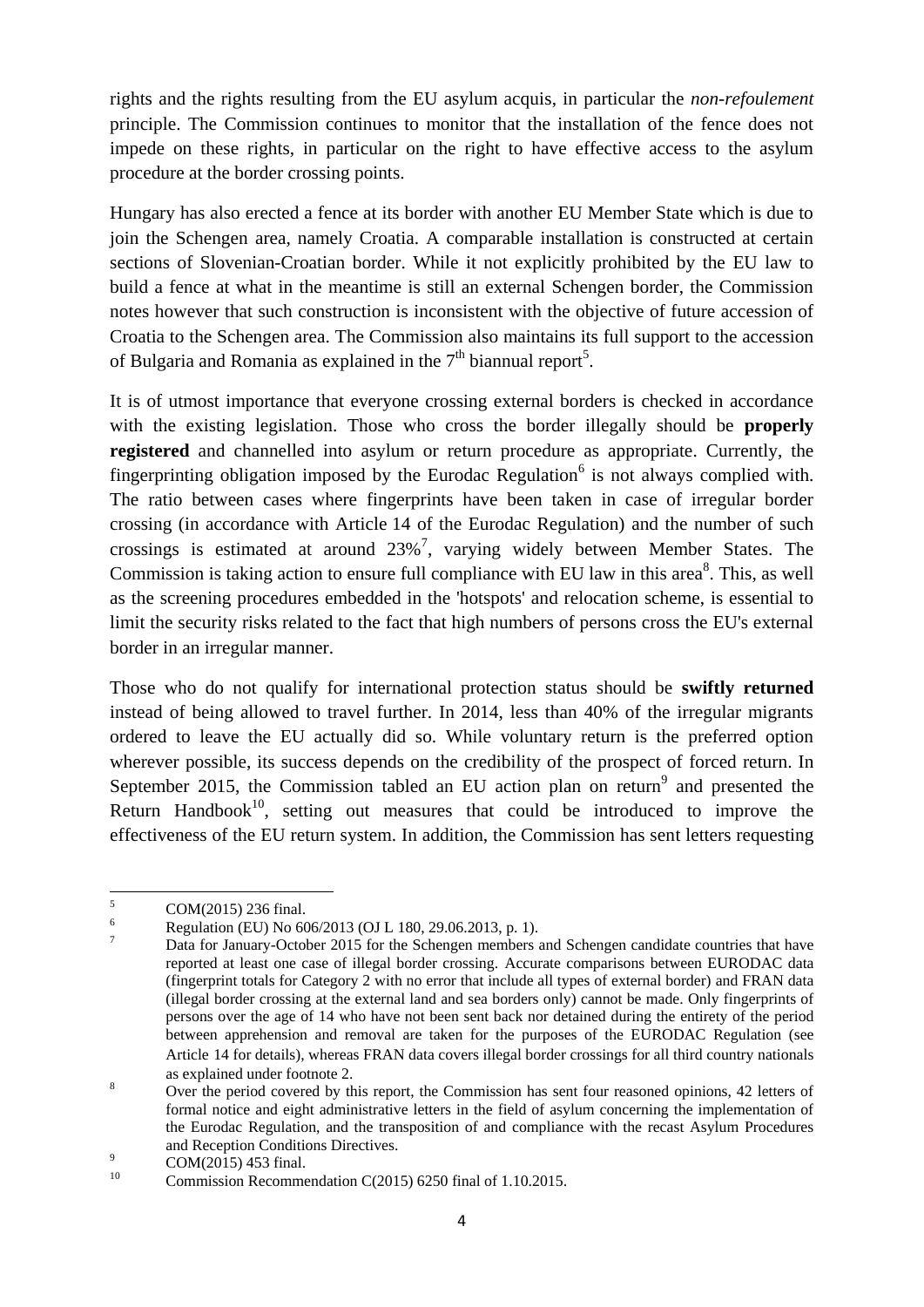clarification on the application of the Return Directive to ten Member States, notably with regard to the issuance of return decisions and the enforcement thereof.

It needs to be pointed out that the current crisis also has an impact on other law enforcement authorities involved in the management of external borders. With customs officers assisting other authorities to manage the crisis (depending on national organisational structures and intensity of the problem per country), their ability to perform an appropriate level of customs controls on goods is negatively affected.

### *2.2. Situation at the internal borders*

The refugee crisis has not only resulted in massive arrivals at the external borders, but also in significant secondary movements inside the Schengen area, since the applicants for international protection were travelling further to the Member States of their preference instead of having their applications examined by the Member States responsible under the Dublin rules. To prevent this from happening, the Member States of first entry into the EU should register the applicants properly and have reception conditions in line with EU law and fundamental rights, so that the applicants can be taken back in line with the Dublin system $^{11}$ . Incentives for travelling to other Member States during the examination of the asylum application should be limited, as should the issuing of documents allowing this travel, except in cases where there are serious humanitarian reasons. The situation in Calais, where people stay illegally in the Schengen area while trying to enter the Channel Tunnel to get to the UK, must also be mentioned in this context.

The aforementioned shortcomings in the implementation of the EU acquis led to **temporary reintroduction of controls** at the German, Austrian, Slovenian, Hungarian, Swedish and Norwegian internal borders. It should be noted that this is a last-resort measure explicitly foreseen in the Schengen Borders Code (SBC) to be used in the event of a serious threat to public policy and internal security both in cases requiring immediate action and for foreseeable events. It is limited in time and must remain proportionate to the serious threat it seeks to address.

A decision on the reintroduction of border controls at the internal borders is a prerogative of the Member States, who are obliged to assess the extent to which the measure is likely to adequately remedy the threat to public policy or internal security, as well as the proportionality of the measure in relation to that threat. In the latter assessment, the likely impact of any threats to public policy or internal security and the likely impact of the measure on free movement of persons within the area without internal border control should be taken into account. The Commission can issue an opinion with regard to the necessity and proportionality of the measures and did so on 23 October  $2015^{12}$  with regard to Austria and

 $\overline{11}$ Since 2011, following judgments by the ECJ and ECHR, Dublin transfers back to Greece have been suspended as the persistent deficiencies on the Greek asylum system made doing so a violation of an individual's fundamental rights. The Commission has dedicated substantial resources to assist Greece in overcoming these deficiencies. If all conditions are met, it will recommend to the European Council to confirm the reinstatement of Dublin transfers.

<sup>&</sup>lt;sup>12</sup> Commission opinion C(2015) 7100 final of 23.10.2015.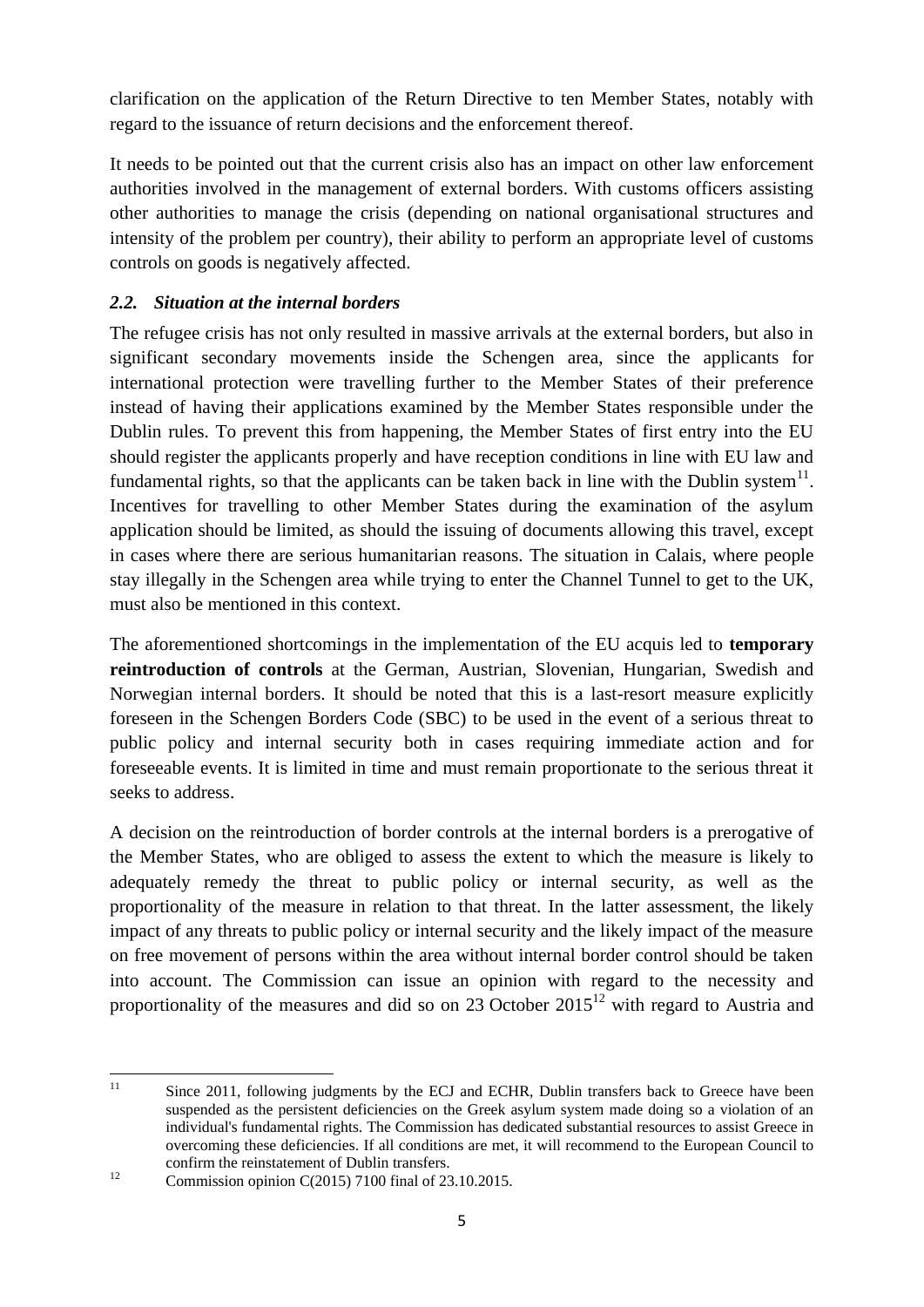Germany<sup>13</sup>, concluding that the initial reintroduction, as well as the prolongations thereof, were necessary and proportionate to the identified serious threats to the internal security and public policy and as such in compliance with the SBC.

Although in 2013 the legislators agreed that migratory flows cannot *per se* justify the reintroduction of checks at internal borders, the Commission takes the view that the uncontrolled influx of high numbers of undocumented or inadequately documented persons, not registered upon their first entry to the EU, may constitute a serious threat to public policy and internal security and thus may justify the application of this extraordinary measure available under the SBC.

While the border controls in all aforementioned cases have been reintroduced (and subsequently extended) on the basis of Article 25 SBC (cases requiring immediate action with a maximum duration of two months), Germany and Austria notified the Commission that they would continue the border controls for a period of three months on the basis of Article 23 SBC. Also Sweden announced in its recent notification of the prolongation until 20 December 2015 based on Article 25 SBC that it would prolong the border controls further based on Article 23 SBC if the situation does not improve. The successive use of Articles 25 and 23 SBC is possible on condition that the Member State demonstrates that the introduced or prolonged checks are necessary, adequate and proportionate to remedy the serious threat to public policy or internal security identified.

Article 23 SBC allows with respect to foreseeable events the carrying out of controls for a period up to 30 days or for the foreseeable duration of the serious threat, for a maximum of six months in total. This provision was used during the reporting period on several occasions, e.g. by Germany (between 16 May and 15 June 2015) due to G7 summit, Malta (between 9-29 November 2015) in view of the Valetta Conference on Migration and Commonwealth Heads of Government Meeting and France in relation to COP21 .

On 9 December 2015, France notified the Commission that in the context of the state of emergency declared in France and due to the serious threat to the internal security, the controls at the internal borders of France will be reintroduced for a period from 14 December 2015 to 26 February 2016.

On 25 of November Malta has notified its intention to retain border control at the Maltese internal borders with regard to the global terrorist threat and in view of the fact that Malta is in the process of addressing a smuggling ring targeting it as a destination for illegal migrants travelling from other Schengen territories. The Commission has requested in detail the facts and figures demonstrating the necessity and proportionality of the decision.

The Commission will closely monitor whether the grounds for the reintroduction and prolongation of temporary border controls under all SBC provisions are and remain valid. The

<sup>13</sup> <sup>13</sup> Slovenia lifted internal border control before the adoption of the opinion. Hungary introduced border control for 10 days on 17 October 2015. Sweden reintroduced the border controls on 12 November for the initial period of 10 days and, as notified on the occasion of the latest prolongation, the controls will continue to be carried out at least until 20 December. Norway initially reintroduced border controls between 26 November and 6 December and further prolonged them until 26 December.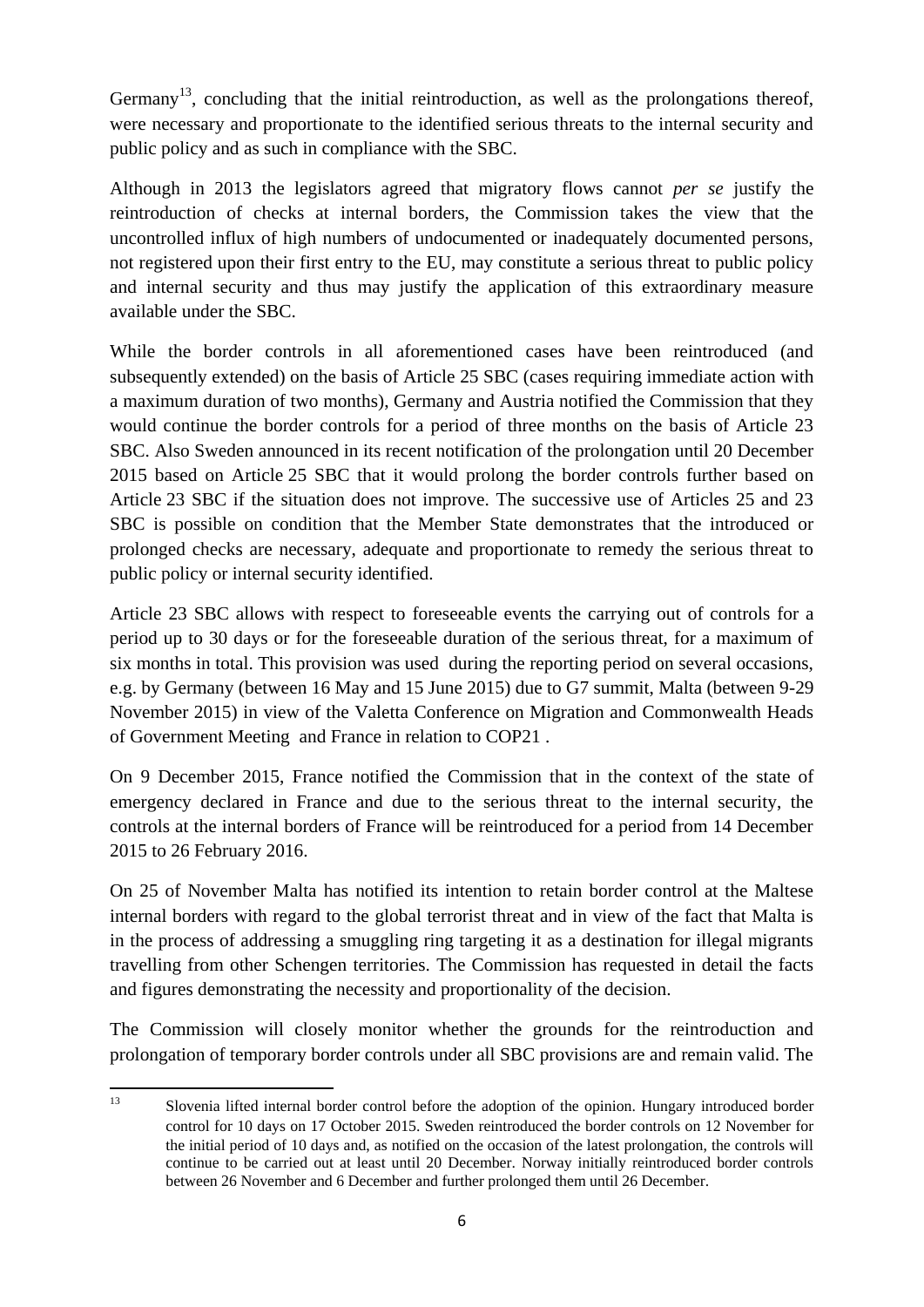Commission expects the Member States to regularly evaluate whether the conditions for the reintroduction continue to be met, and if not to lift those controls immediately. If needed, the Commission will issue an opinion in this regard.

Since 2013, Article 26 SBC provides also for a possibility of reintroducing border control at internal borders where the overall functioning of the Schengen area is put at risk. A recommendation addressed to one or more Member States is adopted by the Council upon a proposal from the Commission. This provision can only be triggered in case of persistent serious deficiencies related to external border control as confirmed in a Schengen evaluation procedure.

With regard to the installations that have been placed by the Austrian authorities at the Austrian-Slovenian border, they have not been designed to prevent border crossing, but to channel the arrivals in an orderly manner to enable organised provision of medical care, food and transport. As things stand now, they are not in contradiction with the SBC provisions. However, it is essential that any such installations remain temporary in nature, in line with the temporary nature of the border controls. The Commission will continue to monitor that any further steps taken at the internal borders respect the Schengen acquis.

# *2.3. Lessons learned*

Several conclusions can be drawn from the current crisis. Firstly, the ongoing crisis as well as terrorist threats described in the next section have demonstrated that it is imperative that the management of the external border, including registration and screening of those who cross it irregularly, take place fully in line with the EU legislation and standards. If a Member State is faced with a high pressure at its external border which the national border guard system is not able to cope with on its own, it is important that the Member State concerned makes full use of all the available remedies including a request from the relevant EU Agencies, in particular Frontex, to intervene so as to address the emergency situation. To manage those requests in a better, faster and more adequate manner, the Commission sees a clear need to establish a European Border and Coast Guard as presented in its Border Package<sup>14</sup>.

Secondly, whilst temporary reintroduction of the controls at internal border *per se* does not have any influence on the total number of migrants or asylum seekers arriving to the Schengen area, it allows to better manage their subsequent secondary movements in a structured way, enabling to make the best possible use of the available resources for registration, reception, relocation and (if applicable) return. Hence it must remain a temporary measure helping to bring the situation back to normal.

Thirdly, there is an obvious need for clear communication and delivery on all fronts that EU legislation has to be respected, that applicants for international protection do not have a right to choose the Member State where their applications are examined and that registration and fingerprinting is mandatory. In this context, also relevant is the principle that  $-$  as long as there was a prior non-refoulement and proportionality check – countries could refuse entry to individuals who did not express a wish to apply for international protection. Linked to this is

 $14$ 

See COM(2015) 673 final and COM(2015) 671 final.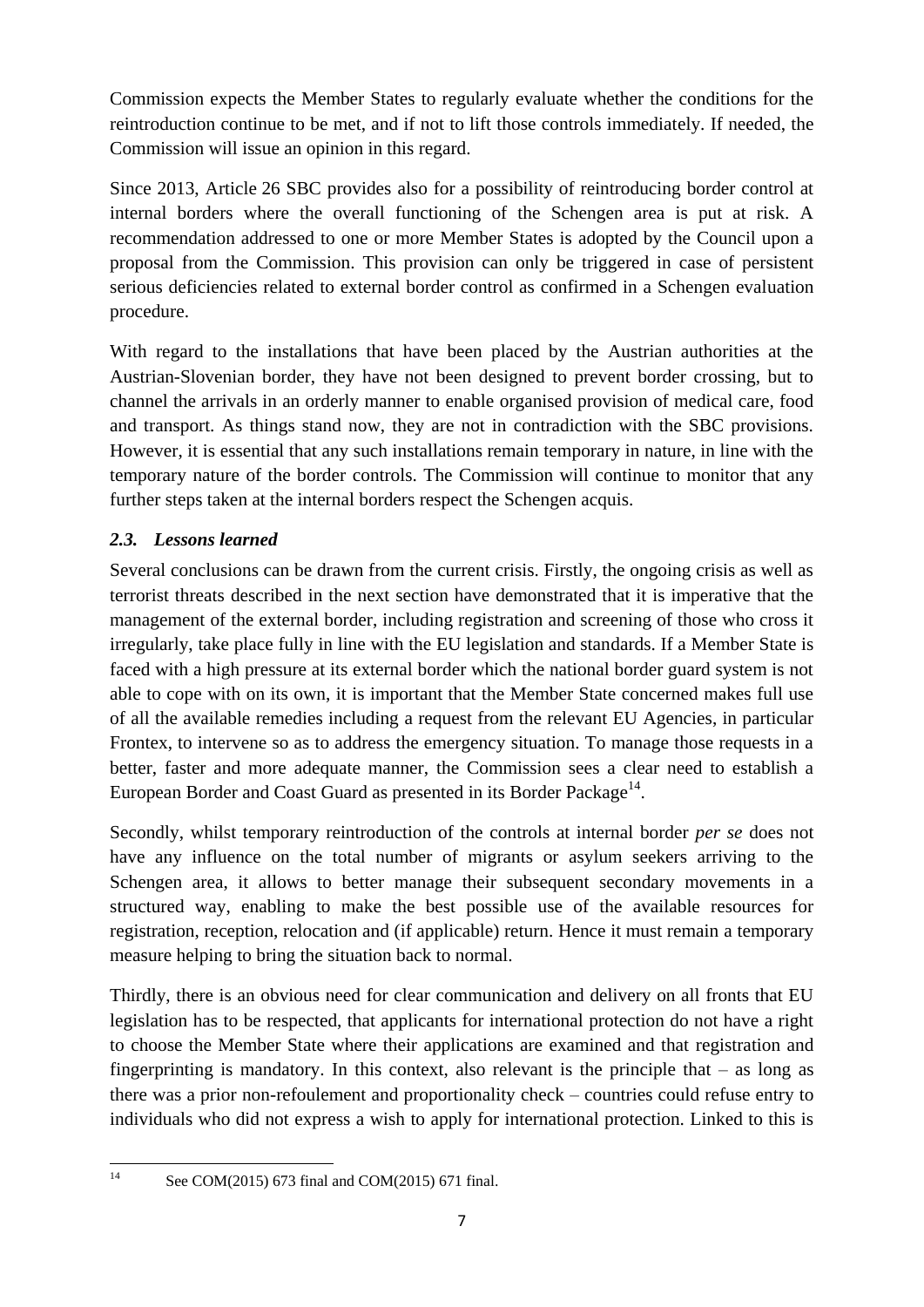the principle of "no registration, no rights": the registration of migrants (irrespective of their status) is the precondition to appropriately managing the flows and setting the rights and duties of migrants.

Finally, with thousands of people arriving every day at certain sections of the external border, it is clear that Member States need to be able to monitor the situation as it evolves (situational awareness) and to react appropriately (reaction capability). The national coordination centres (NCCs) set up under the Eurosur Regulation<sup>15</sup> can play an important role in this respect, and Member States should make better use of them in strengthening their reaction capability.

It is worth recalling that in reply to this crisis situation, the Commission prepared two implementation packages for the European Agenda on Migration (adopted in May and in September) which contain a number of measures to help to alleviate the burden on the Member States most severely affected and enhance the preparedness of the Union as a whole to address similar challenges.

# **3. TERRORIST THREATS IN THE SCHENGEN AREA**

The **terrorist attacks perpetrated in Paris** on 13 November 2015 as well as the failed attack in the Thalys train on 21 August 2015 confirmed the seriousness of the terrorist threat faced by the EU. This threat is not limited only to one Member State and requires multiple measures to address it in a comprehensive manner in order to protect the Schengen area.

Those and previous attacks highlight the importance of detecting fraudulent documents and of fully exploiting available instruments, such as the use of databases and interagency cooperation at national, European and international level. At the same time, it is also clear that radicalisation can take place even without one having left the Member State of residence. Hence, the problem of terrorism is broader and goes beyond issues relevant to the Schengen acquis.

Member States have to ensure that arrivals to the Schengen area take place in an orderly manner, including identification and registration. The full implementation of the 'hotspots' approach and the relocation mechanism will also contribute to increasing security, as explained in section 2.

The phenomenon of **foreign terrorist fighters** remains a major source of concern, especially as EU citizens continue to travel to Syria and Iraq to support terrorist groups. Detecting and preventing their travel to and from conflict zones has been identified as a priority.

The European Commission has consistently supported the strengthening of the Schengen framework in this regard and the full use of measures that can be taken within it. As announced in the European Agenda on Security,  $16$  the Commission finalised in June 2015 a first set of **common risk indicators** for foreign terrorist fighters, to be used by border guards to help them when conducting checks. The list is based on travel trends, patterns and specific characteristics of those persons, and was compiled using contributions from Member States,

 $15$ <sup>15</sup><br>Regulation (EU) No 1052/2013 (OJ L 295, 6.11.2013, p. 11).<br>COM(2015) 185

COM(2015) 185.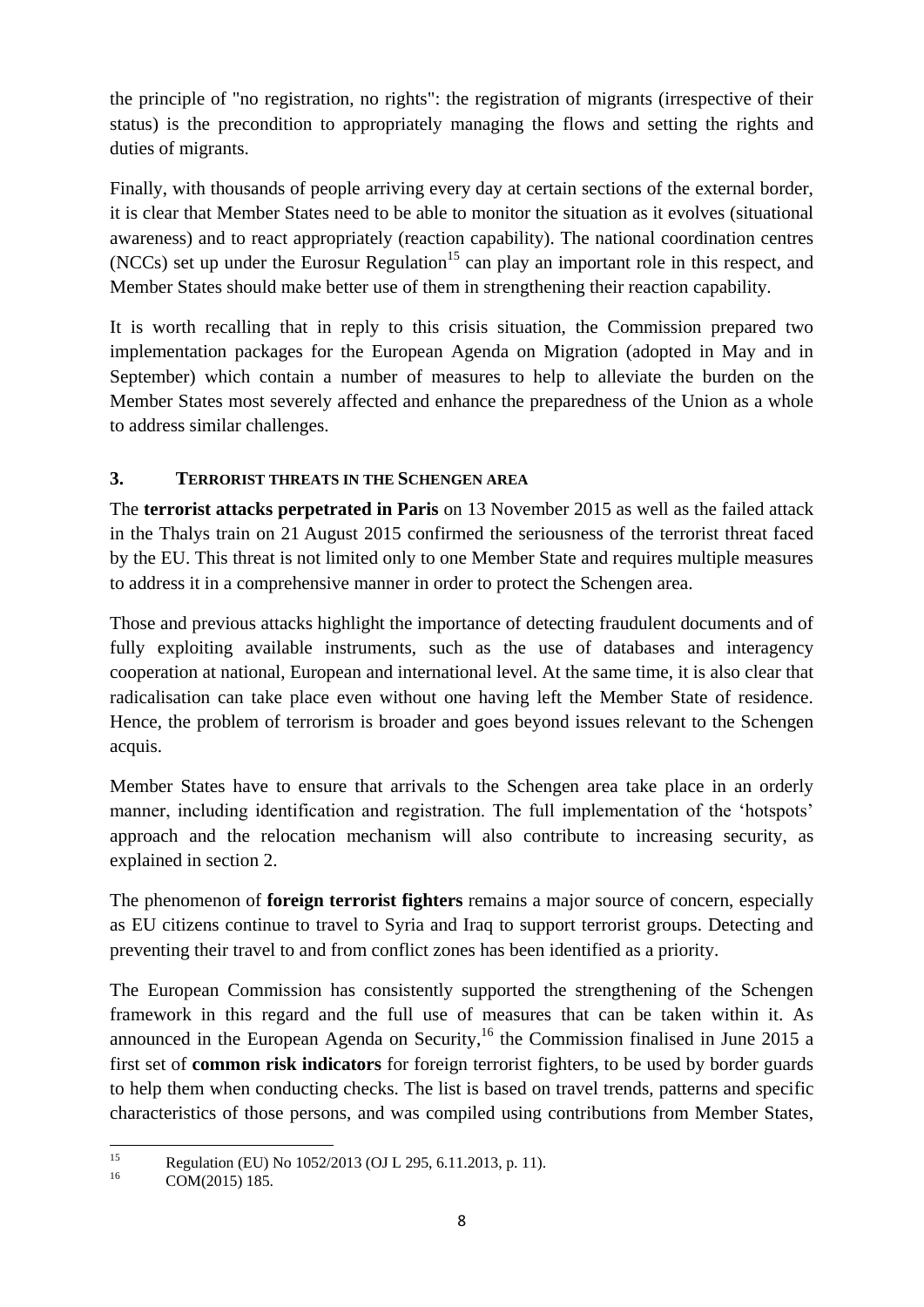the European External Action Service, Europol and Frontex, with due respect to fundamental rights.

Sharing information is a crucial part of effective and coordinated border control and law enforcement. The **Schengen Information System** (SIS) plays a central role as a platform for exchanging information, in order to trace terrorist suspects and conveyances used for terrorism and serious crime. Issuing **alerts for discreet and specific checks,** in accordance with Article 36 of Council Decision 2007/533/JHA<sup>17</sup> can be especially useful in that regard. It is important to emphasise that whilst those alerts are invaluable as a way of collecting information for identifying terrorists' and other criminals' travel routes, they do not constitute arrest warrants.

The steady increase in the number of alerts for discreet and specific checks, and hits based upon them, is generating a significant volume of supplementary information, which needs to be exchanged between the SIRENE Bureaux<sup>18</sup> as a matter of priority. Furthermore, the amendments made to the SIRENE Manual<sup>19</sup> with effect from 30 January 2015 require an immediate reporting of hit information on terrorism-related activities at national and at European level. The majority of Member States are making use of the technical and legal improvements made to the  $SIS^{20}$ , namely the possibility of speedy information exchange and the visualisation of the fact that an identification document has been invalidated for travel purposes, thus preventing the holder of the document from leaving or entering the Schengen area. It is essential that Member States share relevant information via the SIRENE channel at the time of a terrorism-related alert being created and that the SIRENE Bureaux are sufficiently equipped to cope with the tasks entrusted to them. In addition, the Member States must fully implement the new functionalities of the SIS, with particular attention to be given to the linking functionality and the display of photographs. Links between alerts created by Member States must be visible to end-users in all countries in the Schengen area. The existence of fingerprints and the European Arrest Warrant must also be indicated to the endusers on their electronic devices to carry out checks.

In addition, further improvements that contribute to prevention of terrorism and travel of foreign terrorist fighters to/from the conflict areas can be made such as the detection of forged, false or invalidated documents (notably through systematic consultation of Interpol's stolen and lost travel document database and of the document section of the SIS); full use of the SBC provisions as regards checks on persons (with the support of the common risk indicators referred to above); the full check of persons not covered by the Union right to free movement in the SIS; and cross-checking of advance passenger information (API) or passenger name record (PNR) data, where available, against the relevant databases. Finally, to further increase security, the Commission has made a proposal for a targeted amendment to

<sup>17</sup> <sup>17</sup> Council Decision 2007/533/JHA (OJ L 205, 7.8.2007, p. 63).

<sup>&</sup>lt;sup>18</sup> SIRENE stands for Supplementary Information REquest at the National Entries.

<sup>&</sup>lt;sup>19</sup> Commission Implementing Decision (EU) 2015/219 (OJ L 44, 18.2.2015, p. 75).<br><sup>20</sup> Eqs. further details see the section 4.1 of the 7<sup>th</sup> binnual report on the functionin

For further details, see the section 4.1 of the  $7<sup>th</sup>$  biannual report on the functioning of the Schengen area (COM(2015) 236 final).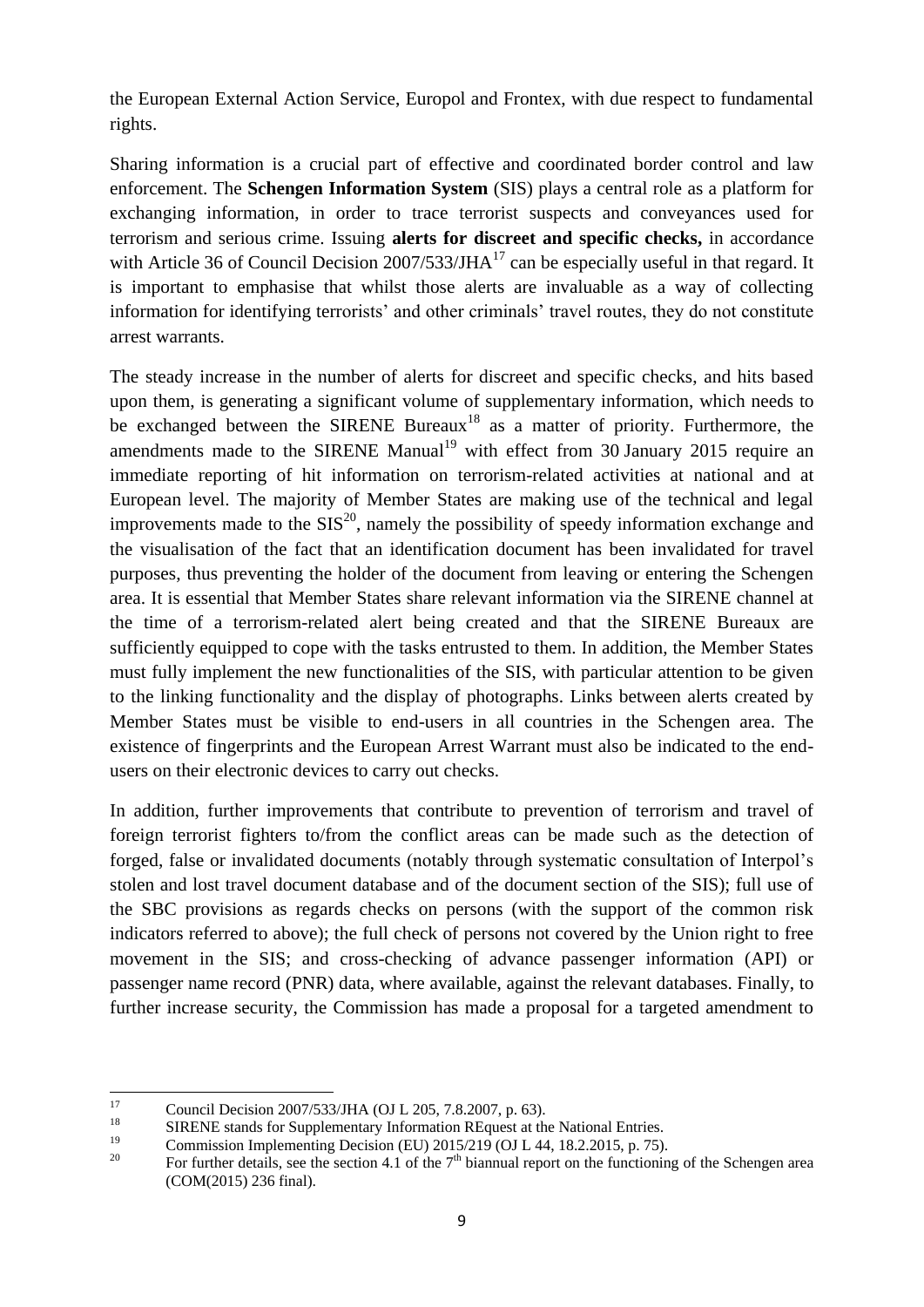the Schengen Borders Code<sup>21</sup> to provide for mandatory checks of persons enjoying the right to free movement at the external borders of the EU against relevant databases.

Recent terrorist attacks have drawn attention to the means by which criminals are able to obtain **firearms**, including military-grade firearms in Europe. In the area without controls at internal borders, it is important that there are adequate instruments in place to uncover such weapons, hence particular attention was given to improving alerts on firearms which are to be traced and seized. Two projects have been launched to align SIS and Interpol's firearms database, iArms, that would allow for their parallel use. This would enable making best use of SIS and to ensure that firearms are traceable world-wide.

Furthermore, on 2 December 2015, the Commission adopted the security package entailing the Communication on an Action Plan on trafficking of firearms and explosives and a proposal for a directive on combating terrorism.

# **4. SCHENGEN EVALUATION MECHANISM**

It is essential that all Member States comply fully with the Schengen standards in order for the EU to be able to address the current migration crisis and contain the threat of terrorist attacks in the Schengen area. The proper functioning of the **Schengen evaluation mechanism remains a priority for the Commission.** Announced and unannounced visits and their follow-up enable to identify Schengen implementation gaps and remedies for them quickly.

The new Schengen evaluation mechanism continued to function effectively during the reporting period. The implementation of the mechanism relies on the **quality and timely character of the replies to the Schengen Questionnaire** by the evaluated Member States. The experiences in this regard during the reporting period were mixed: half of the Member States to be evaluated in 2016 did not respect the timetable for the replies (even after extended deadline), and the quality of some replies was relatively poor or questions were left unanswered. This may indicate inherent weaknesses in (some) national Schengen governance systems.

To ensure an efficient functioning of the new mechanism, a Schengen Evaluation Guide and the General guidelines on practical arrangements for unannounced on-site visits to the internal borders have been agreed.

During the reporting period, **announced visits** were carried out in Germany and the Netherlands covering all the policy areas. The recommendations from these visits are not yet available to date. In the meantime, the **results of the earlier visits** to Austria and Belgium have become available.

In the case of **Austria**, the Commission has adopted all the proposals for Council recommendations, except for data protection. Special notice was taken of the well-developed Austria Integrated Border Management concept and the way it is implemented, the excellent state of the art of the technical infrastructure of the N.SIS and SIRENE Bureau and the limited average period of pre-removal detention. The main recommendations focus on the correct

 $21$ COM(2015) 670 final.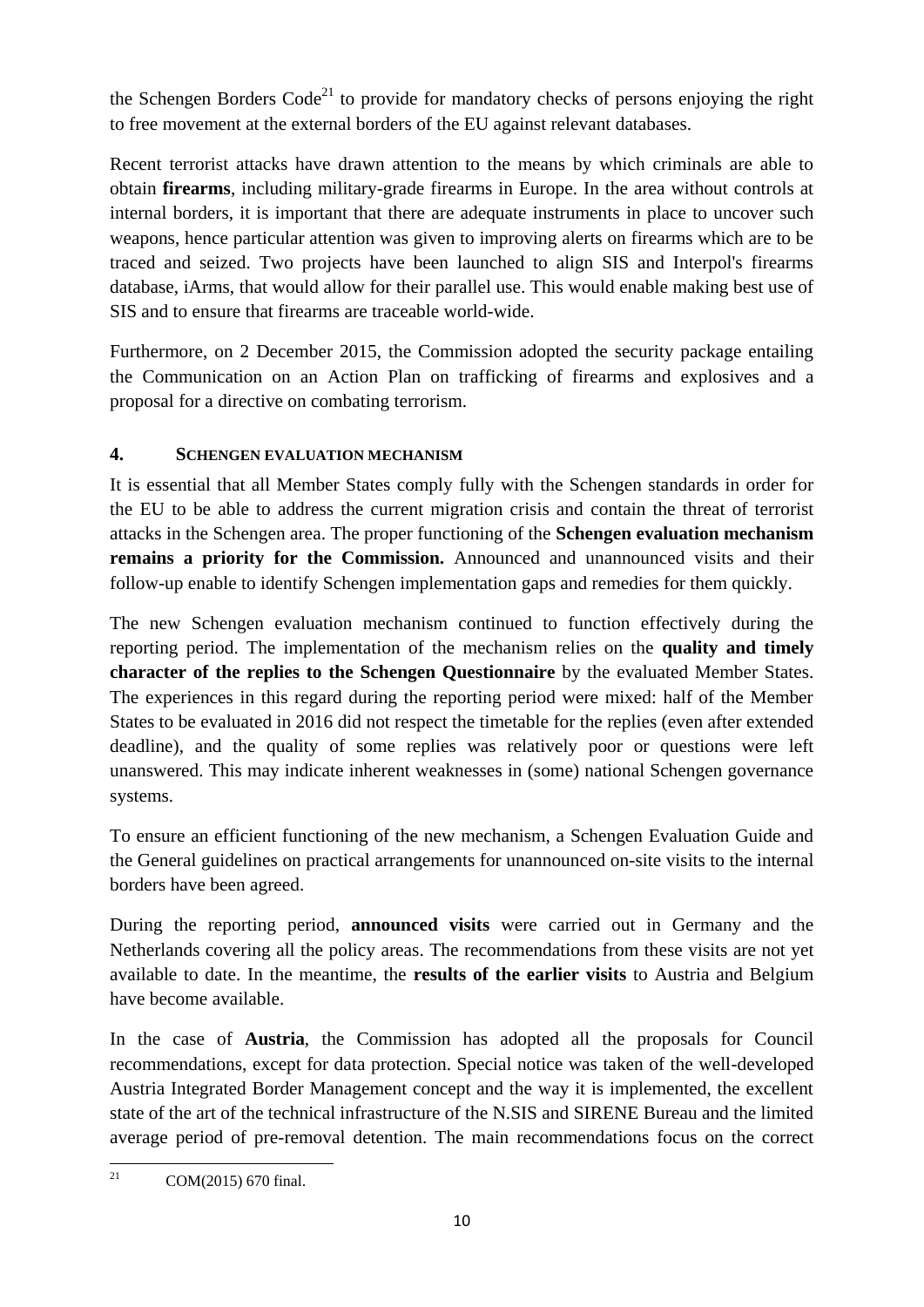application of the Schengen acquis as well as enhancing the quality of its implementation (e.g., all entry conditions should be verified during the border checks on third country nationals, the search functionalities of the N.SIS are to be further developed and the border police training related to vulnerable groups needs strengthening). As far as return is concerned, the practice of not issuing entry bans in mandatory cases foreseen by the Return Directive was identified. In two areas (external borders and visa) the recommendations have already been adopted by the Council.

The main challenges for border management in **Belgium** are related to the capacity to manage the situation at its air borders, secondary movements inside the country and irregular migration towards the UK across the North Sea. Gaps identified concern insufficient resources and correct execution of border checks. Some important instruments like the development of the national Integrated Border Management (IBM) strategy and API system, are not yet implemented. Belgium is also lacking national legislation and procedures to process the alerts within the second generation of SIS as well as a binding written security framework for the system. Further serious shortcomings have been identified on the implementation of the SIS for end-users. The Commission services are currently working on the proposals for Council recommendations regarding the visits to Belgium.

Under the previous Schengen evaluation mechanism, serious technical deficiencies had been detected with regard to the implementation of the **SIS in Poland**<sup>22</sup>, in particular at the external borders. The revisit showed that Poland has made great progress by introducing a new stable N.SIS, a new SIRENE application as well as a new application for border guards. The recommendations made to Poland are to ensure the 99.99% availability of the SIS, to maintain the non-discrepancy of data between national and central SIS, to display photographs attached to the alert to the end-users and to ensure the search of SIS on the police mobile devices as a default option.

The results of the unannounced visit to **Sweden** (Arlanda airport) carried out in the previous reporting period (March 2015) have become available. The decision to evaluate the airport was made on the basis of risk analysis made by Frontex which highlighted atypically low rates of refusals of entry and detection of fraudulent documents. During the visit, some deficiencies related to insufficient resources and training as well as correct execution of border checks were identified.

During the reporting period, **unannounced visits** took place in Spain, Hungary and Poland as far as the management of external borders is concerned. The findings of the visits to Hungarian and Polish external borders are finalised at expert level and sent to the Member States concerned for comments. Without prejudging the results of the evaluation, it can be observed that in general, the border control at the sites visited was found to be carried out in line with the Schengen acquis with the necessary level of professionalism. The results of the visit to Spain are also at the stage of finalisation at the expert level. It can be noted that some elements of the border management system in Algeciras still need to be fully implemented and all tools should be in full operational use.

**<sup>.</sup>** <sup>22</sup> See section 4.1 of COM(2014) 711 final and COM(2015) 236 final.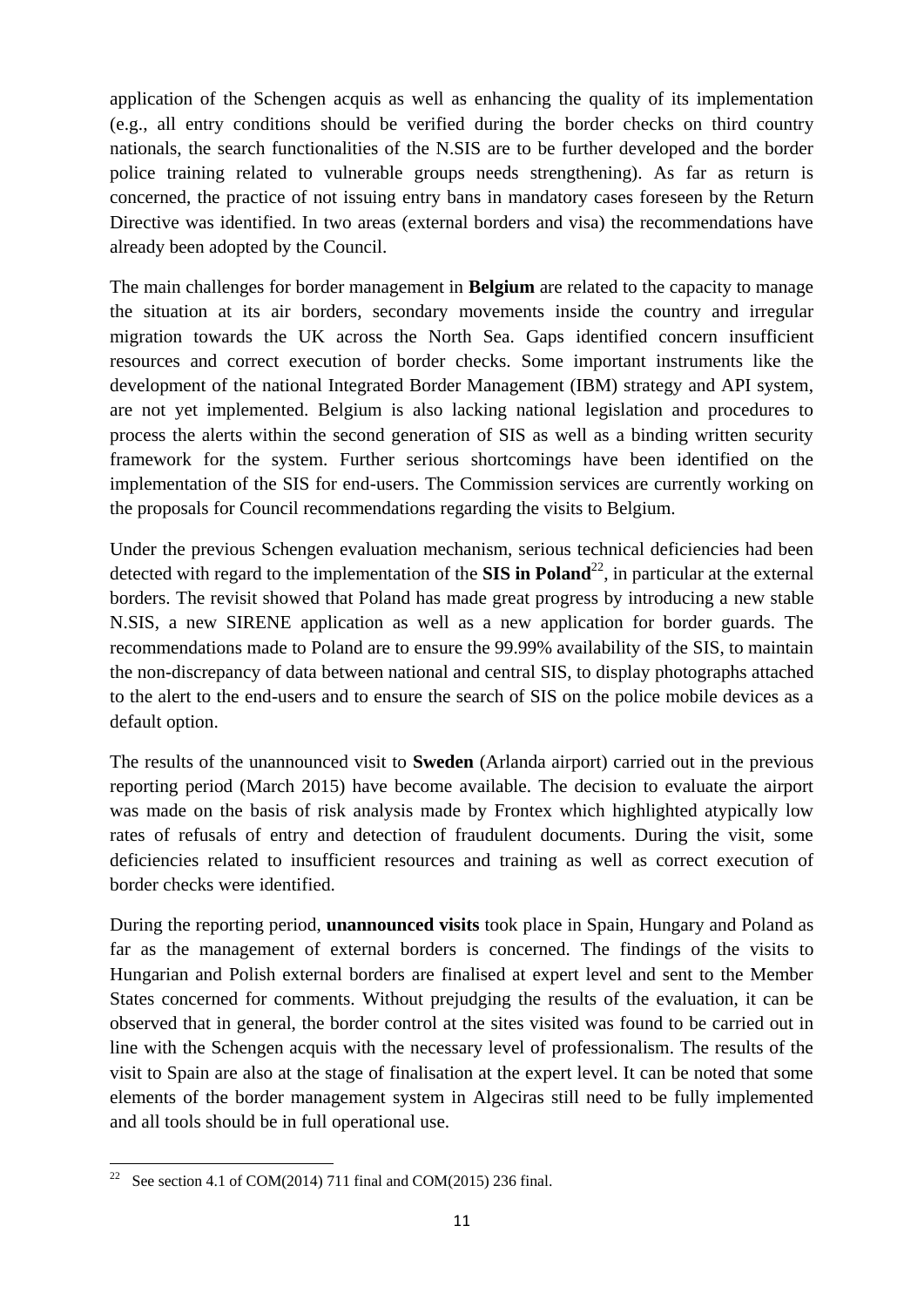An unannounced visit was carried out in November to the Greek-Turkish land border as well as to the sea border (Chios and Samos). Additional efforts are required with regard to the actual return of irregular migrants and prevention of secondary movements.

The conclusions of the two visits are currently being finalised at the expert level. The Commission will continue monitoring the situation closely, including the evolving situation at the border between Greece and the former Yugoslav Republic of Macedonia. The potential for this border to become a source of tension has been intensified including by the erection of border fencing as a border management tool, and the decision by the former Yugoslav Republic of Macedonia to follow the decision of other countries and restrict passage on the grounds of nationality or the little engagement in bilateral border-related confidence building measures, although day-to-day contacts between the border administrations have improved. On 3 December an agreement was reached that Frontex will assist Greece with identification and registration of migrants at the border between Greece and the former Yugoslav Republic of Macedonia.

Depending on the results of the aforementioned Schengen evaluations, specific measures as referred in Article 19a SBC may be recommended.

Should an evaluated Member State be found to be seriously neglecting its obligations and progress in rectifying the situation is insufficient, the use of Article 26 SBC (as described in section 2.2 of this report) can be invoked that implies reintroducing border control at internal borders where the overall functioning of the Schengen area is put at risk.

The Schengen evaluation mechanism now also comprises unannounced visits at internal borders. The first such visits were carried out at the Latvian (at its internal border with Lithuania and the port of Riga) and German/French borders. The proposal for the Council recommendation following the latter is under preparation relating to minor improvements to the infrastructure. There were no recommendations to be made as far as the visit to Latvia is concerned. The latest unannounced visit at the internal borders took place in November at the Swiss border with Italy. Its findings are being finalized at expert level.

### **5. CONCLUSION**

The Commission has repeatedly underlined that the Schengen framework cannot be held responsible for the current crisis. On the contrary, Schengen can be part of the solution. Addressing the two major challenges faced in the Schengen area — the refugee crisis and the terrorist threat — requires full and correct implementation of the measures already contained in the two sets of documents tabled by the Commission in spring: the European Agenda on Migration and the European Agenda on Security. These include measures that are essential for ensuring the proper functioning of the Schengen *acquis* and of the Schengen area. The Commission therefore firmly believes that it is of utmost importance to implement rapidly and effectively all measures included in these two Agendas.

An essential prerequisite in addressing effectively the current crisis is strengthened protection of the EU's external borders. The new Schengen evaluation mechanism makes it possible to better identify the gaps and weaknesses for instance in the protection of the external borders and to recommend effective remedies. There are a number of other instruments (e.g.,